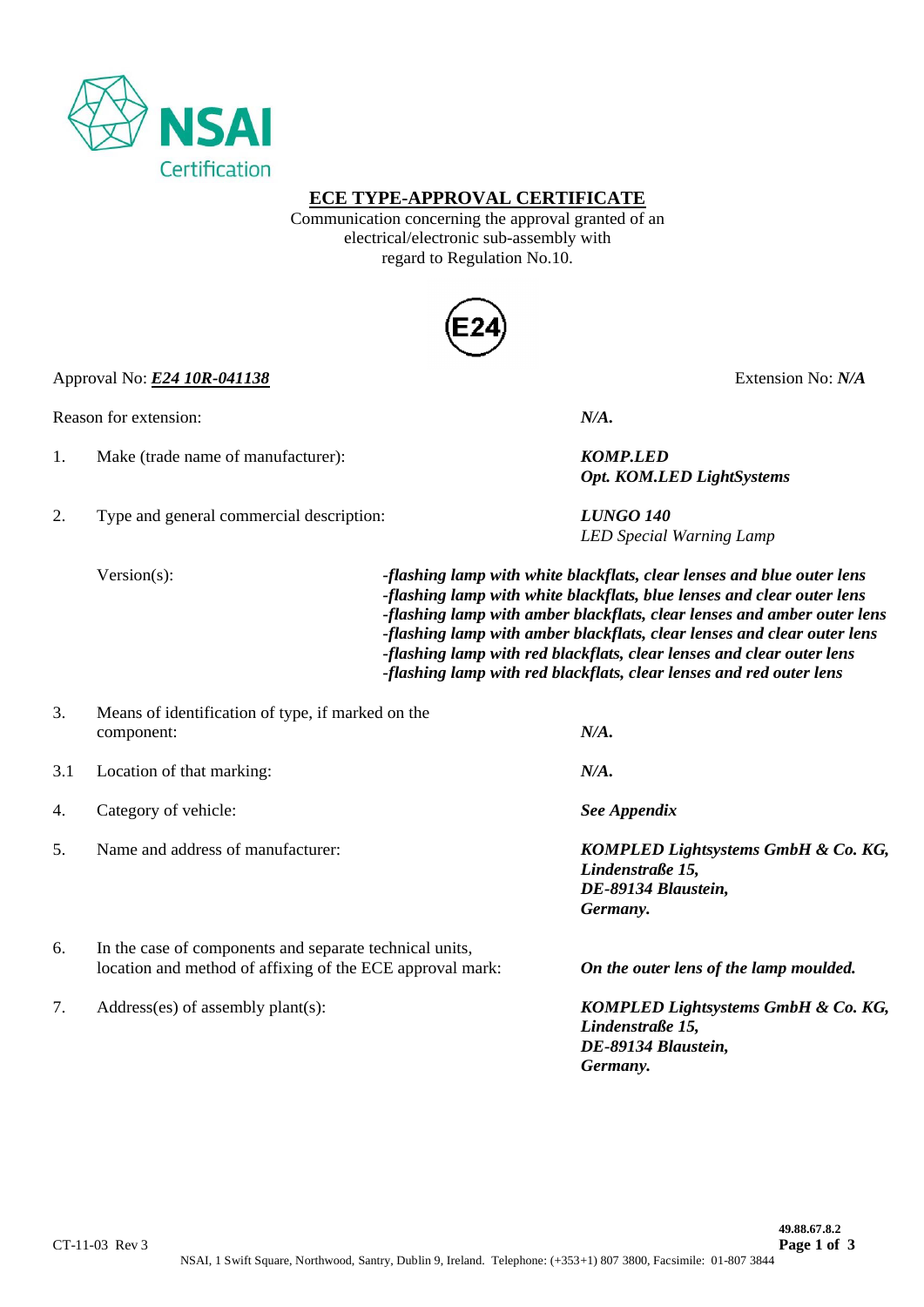

- 8. Additional information (where applicable): *See appendix*
- 9. Technical service responsible for carrying out the tests: *FAKT S.r.l.,*
- 10. Date of test report: *11.12.2013*
- 11. Number of test report: *IT13/1494-00*
- 12. Remarks (if any): *See Appendix*
- 13. Place: *Dublin*
- 
- 15. Signature:



 *Via Lithos, 53 IT-25086 Rezzato (BS), Italy.*

14. Date: *19th December, 2013.*



16. The index to the information package lodged with the approval authority, which may be obtained on request is attached.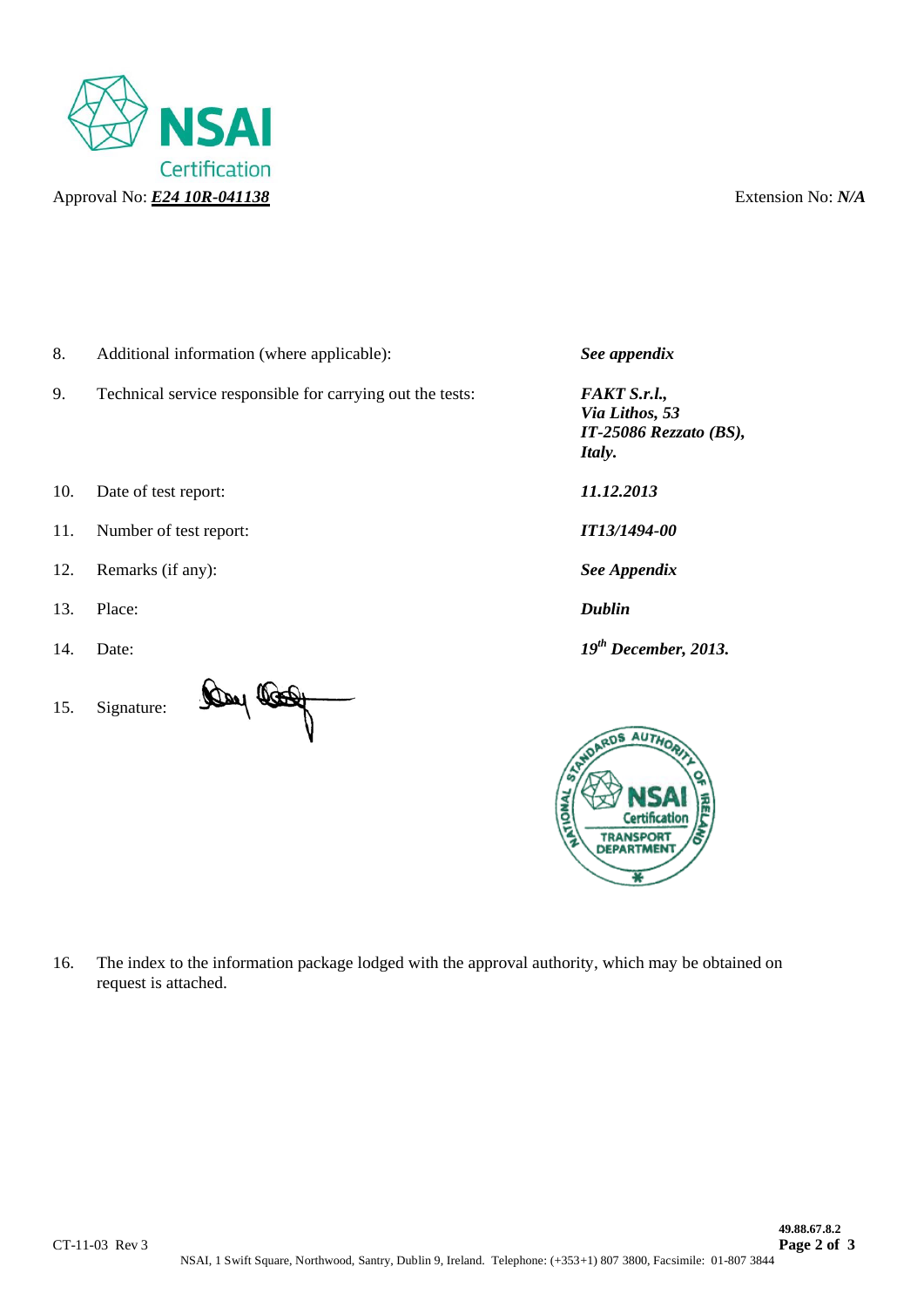

1. Additional information

# **Appendix**

To type-approval communication concerning the type approval of an electrical/electronic sub-assembly under Regulation No.10.

1.1. Electrical system rated voltage: *12V/24V DC, negative ground*  1.2. This ESA can be used on any vehicle type with the following restrictions: *See manufacturer's specifications.*  1.2.1 Installation conditions, if any: *See manufacturer's specifications.*  1.3. This ESA can only be used on the following vehicle types: *N/A* 1.3.1 Installation conditions, if any: *N/A*  1.4. The specific test method(s) used and the frequency ranges covered to determine immunity were:  *Bulk Current Injection Method: Frequency: 20-250 MHz Free Field Substitution Method: Frequency: 200-2000MHz*  1.5. Laboratory accredited to ISO 17025 and recognized by the Approval Authority responsible for carrying out the tests: *FAKT S.r.l.*  2. Remarks: *N/A*  Appendix to type-approval communication concerning the type approval of a vehicle under Regulation No.10. 1. Additional information 2. Special devices for the purpose of Annex 4 to this Regulation: *N/A*  3. Electrical system rated voltage: *N/A* 4. Type of bodywork: *N/A*  5. List of electronic systems installed in the tested vehicle(s) not limited to the items in the information document: *N/A*  5.1 Vehicle equipped with 24 GHz short-range radar equipment (yes/no): *N/A*  6. Laboratory accredited to ISO 17025 and recognized by the Approval Authority responsible for carrying out the tests: *N/A*  7. Remarks: *N/A*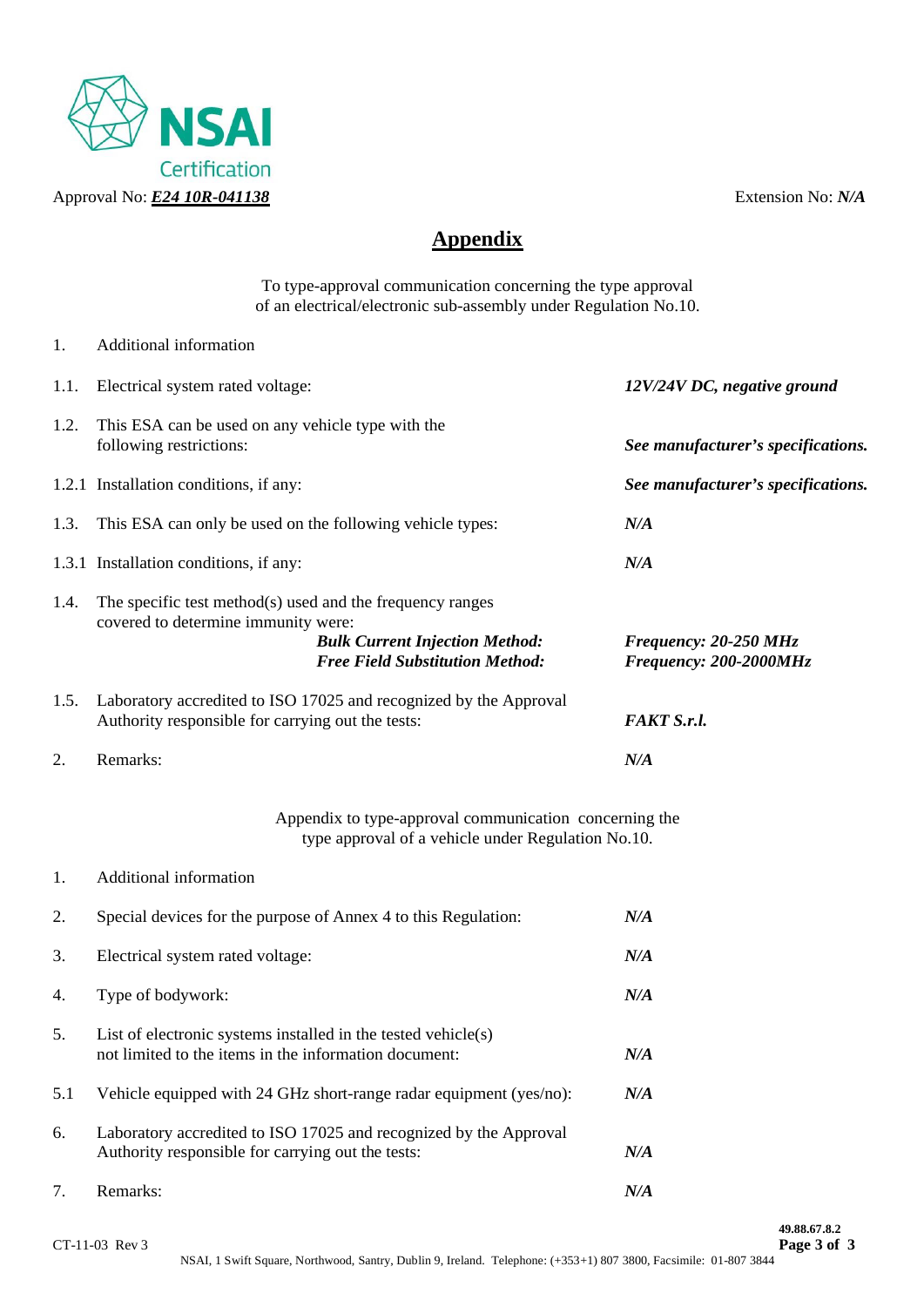

# **Index to the Information Package**

| Date of issue:                 | $19th$ December, 2013.                                |
|--------------------------------|-------------------------------------------------------|
| Date of latest amendment:      | N/A                                                   |
| Reason for extension/revision: | N/A                                                   |
|                                |                                                       |
|                                |                                                       |
| notes on legal alternatives.   |                                                       |
|                                |                                                       |
| Test report $(s)$              |                                                       |
| - numbers(s):                  | IT13/1494-00                                          |
| - date of issue:               | 11.12.2013                                            |
| - date of latest amendment:    | N/A                                                   |
|                                |                                                       |
| Information document           |                                                       |
| $-$ number(s):                 | 1494-13-00                                            |
| - date of issue:               | 21.11.2013                                            |
| - date of latest amendment:    | N/A                                                   |
|                                | 58 pages                                              |
|                                | Additional conditions, and advisory<br>Documentation: |